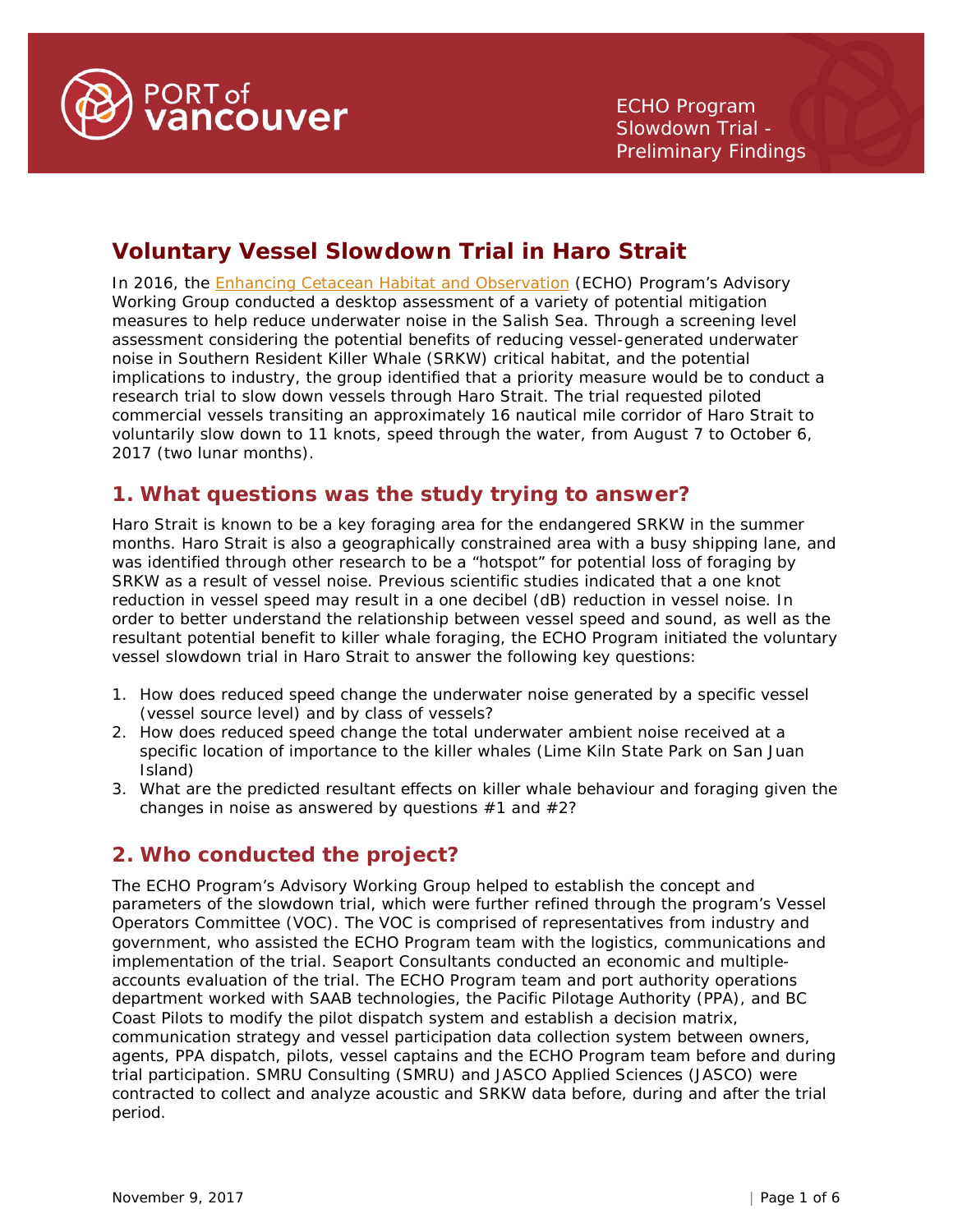# **3. What methods were used for data collection and analysis?**

In order to answer the key questions posed by the trial, the following tasks are being undertaken:

#### **Task 1. Analyzing relative change in vessel source levels**

Two temporary listening stations, each consisting of single hydrophone and JASCO AMAR recorder, mounted on a subsea mooring with acoustic release, were deployed in the inbound and outbound shipping lanes of Haro Strait. These stations directly measured the acoustic signatures of passing vessels, which were then processed through JASCO's ShipSound software and correlated to Automatic Identification System (AIS) to identify each vessel and analyse the ship's source level using a near-American National Standards Institute (ANSI) standard. The first deployment of the stations was from July 6 to September 8, 2017, and the second deployment was from September 8 to October 26, 2017. Two deployments were conducted to obtain source level data for comparison from before, during and after the trial.

The data obtained from these temporary deployments allows for evaluation of the relative change in vessel source levels as a result of slower speeds including:

- a. Statistical comparison of vessel speeds and source levels in Haro Strait pre-, during, and post- trial for different vessel classes.
- b. Comparison of source levels for the same vessel at reduced speed in Haro Strait and at full operational speed at the existing underwater listening station in the Strait of Georgia, to further define the speed-sound relationship for different vessel classes.
- c. Analysis of the potential noise benefits achieved by slower speeds for different vessel classes.

In addition to large commercial vessels through Haro Strait, a side-project was initiated to have small vessels also pass the listening stations for vessel source level measurement. Participation was solicited from eco-tourism companies, environmental organizations and other small/recreational vessels to supplement the relatively small existing data set on the noise signatures of small vessels. This information will help refine regional acoustic models, and possibly inform best practices for eco-tourism and recreational traffic.

The preliminary results from the first temporary deployment (July 6 to September 8, 2017) are summarized in Section 4. Data from the second deployment (September 8 to October 26), including the small vessel source level data, will take approximately 6 weeks to process, and will be amalgamated with data from the first deployment for complete dataset analysis and final reporting in mid-January 2018.

#### **Task 2. Analyzing relative change in ambient noise**

SMRU has been conducting continuous monitoring of total ambient underwater noise at the Lime Kiln hydrophone off San Juan Island in Washington State since February, 2016, and will continue through to February, 2018. As the western side of San Juan Island is an important foraging area for the SRKW, analysis of total received levels of noise at the Lime Kiln hydrophone site can serve as an indicator of potential received levels by whales feeding in the area.

The data obtained from the Lime Kiln hydrophone will allow for:

a. Ambient noise analysis for the trial months (August and September, 2017) providing monthly, daily and weekly plots of total received sound pressure levels at the Lime Kiln hydrophone.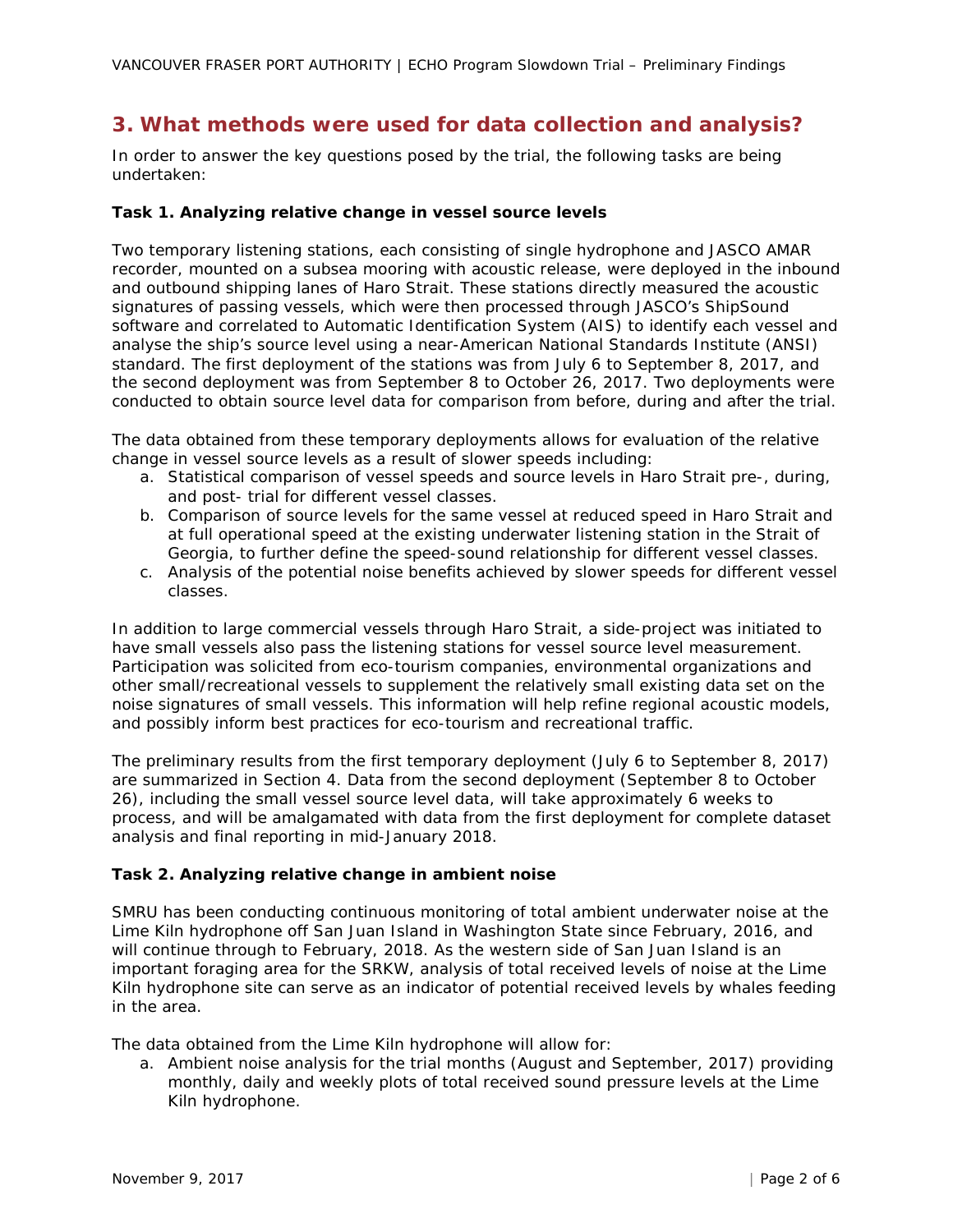- b. A comparison of trial months to equivalent non-trial months (i.e. months with similar sound speed profiles, total vessel count, composition of vessel types and weather conditions) to assess differences in received noise levels.
- c. A fine-scale analysis of the received sound pressure levels at the Lime Kiln hydrophone, taking into consideration vessel type and composition (including small boat presence near the hydrophone), vessel speed/participation in the trial, proximity of vessel passes to the receiving hydrophone, and weather and tidal conditions. This will provide a more detailed statistical analysis of the ambient noise reduction, and identify the important factors affecting total received noise at Lime Kiln.

The preliminary results of Tasks 2a. and 2b., the monthly ambient noise analysis, are summarized in Section 4. Fine-scale analysis of the total received noise (Task 2c.) will be presented in the final report in mid-January 2018.

### **Task 3. Analyzing relative change in SRKW behavioural response**

Both visual observations and acoustic detections at Lime Kiln will be used for a general evaluation of killer whale presence before and during the trial period, however, the core evaluation of whether slower vessels benefits the behaviour and foraging of killer whales will be undertaken using computer models.

The results of Tasks 1 and 2 will provide inputs to refine and validate an existing regional acoustic model. The validated underwater noise model results will then be used in conjunction with an existing killer whale behavioural response model to assess the potential benefit to the behaviour and foraging of killer whales, under trial slowdown conditions (60% vessel participation) and under a 100% vessel participation scenario.

Post-trial modelling will commence in early 2018, with final results anticipated for mid-March 2018.

## **4. What are the preliminary findings?**

Approximately 578 of 956 (over 60%) piloted vessels participated in the voluntary slowdown trial, as reported by the Pacific Pilotage Authority. The actual speeds through the water achieved by vessels will be validated using AIS average speeds and current data, and will be presented in the final vessel slowdown trial report. This level of vessel participation has provided sufficient data to conduct statistically representative acoustic analysis. Preliminary results are provided in the sub-sections below.

#### **Task 1. Analyzing relative change in vessel source levels**

Data from the first deployment of the Haro Strait listening stations (July 6 to September 8, 2017), in conjunction with data from the Georgia Strait listening station for the same time period were used in this preliminary analysis. Determination of the effects of the trial were conducted through statistical comparison between source levels from pre-trial (the control) and during the trial (pilot-reported participating vessel) measurements. The following preliminary results were obtained:

### *\*Note that data obtained through the second deployment may modify final conclusions\**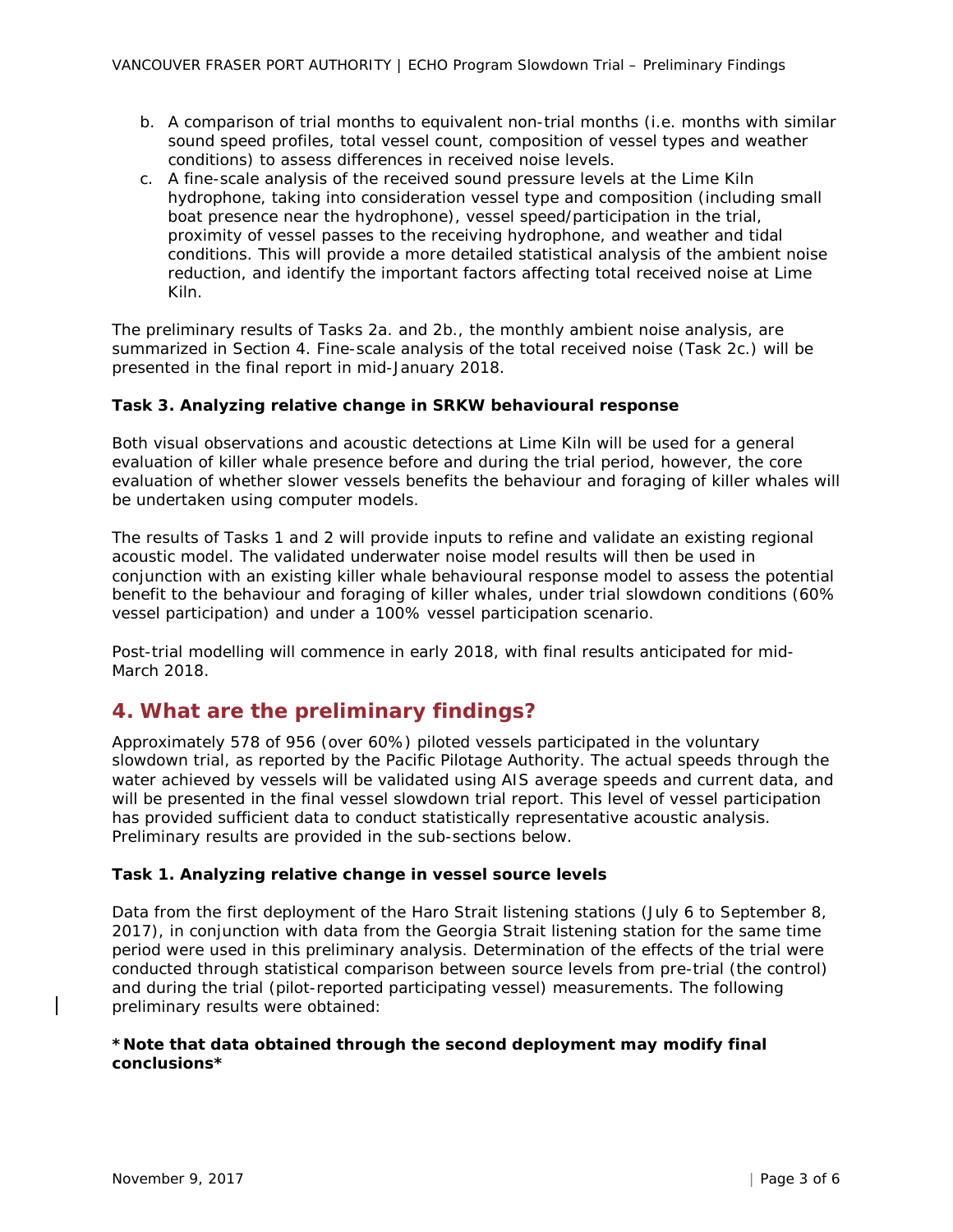- For the five main commercial categories: container ships, vehicle carriers, passenger vessels, tankers, and bulkers/general cargo, mean speed through water reductions (at the time of transit over the Haro Strait stations) between the pre-trial control period and the pilot-reported participating vessels were on the order of:
	- o A 2.2 knot reduction in speed for bulk/general cargo ships
	- o A 6.9 knot reduction in speed for container ships
	- o A 6.2 knot reduction in speed for passenger ships
	- o A 2.5 knot reduction in speed for tankers
	- o A 5.8 knot reduction in speed for vehicle carriers
- Reducing speeds in Haro Strait was an effective method for reducing broadband source levels for four categories of commercial vessels: container ships, vehicle carriers, passenger vessels, and bulkers. The statistically significant mean difference in broadband monopole source levels between the pre-trial control measurements and the pilot-reported participating measurements were:
	- o A 4.9 dB reduction in source level for bulk/general cargo ships
	- o A 9.4 dB reduction in source level for container ships
	- o A 8.1 dB reduction in source level for passenger ships
	- o A 9.3 dB reduction in source level for vehicle carriers
- Although reductions in tanker speed were measured during the first half of the trial, too few source level measurements passed a quality review to demonstrate a statistically significant effect of reduced speed for tankers. All automated source level measurements from ShipSound are subjected to a manual review by an experienced analyst, and may be rejected if strict quality criteria are not met. For example, a measurement may be rejected if a vessel passes too close to or too far from the listening station or if another vessel was in the vicinity at the time of transit. Further investigation of the data set is underway to identify why only 11 of a potential 34 tanker measurements passed the manual review. Further exploration of this, along with analysis of data from the second hydrophone deployment will likely provide sufficient information to determine a statistically relevant relationship in the final report.
- A total of 33 matched pairs of accurate vessel source level measurements for the same vessel at both the northbound Haro Strait listening station and the northbound Strait of Georgia station were recorded in the first deployment. When the vessel source level and vessel speed data relationships for all 33 vessels are plotted on one chart, analysis of the trend line predicts that slowing speed by 40% reduces broadband monopole noise emissions by approximately 10 dB. This relationship is even stronger above 15 kHz, the echolocation frequency range for killer whales.

Further analysis of the data from the second hydrophone deployment in Haro Strait is required to draw full conclusions on the relative change in source levels as a result of reduced vessel speed. Data from the second deployment will supplement the existing statistically relevant information, and provide additional information to establish the speedsound relationship for tankers. More data on matched vessel pairs at Haro Stait and Strait of Georgia are required to further define the speed-sound relationship for a range of different vessel classes.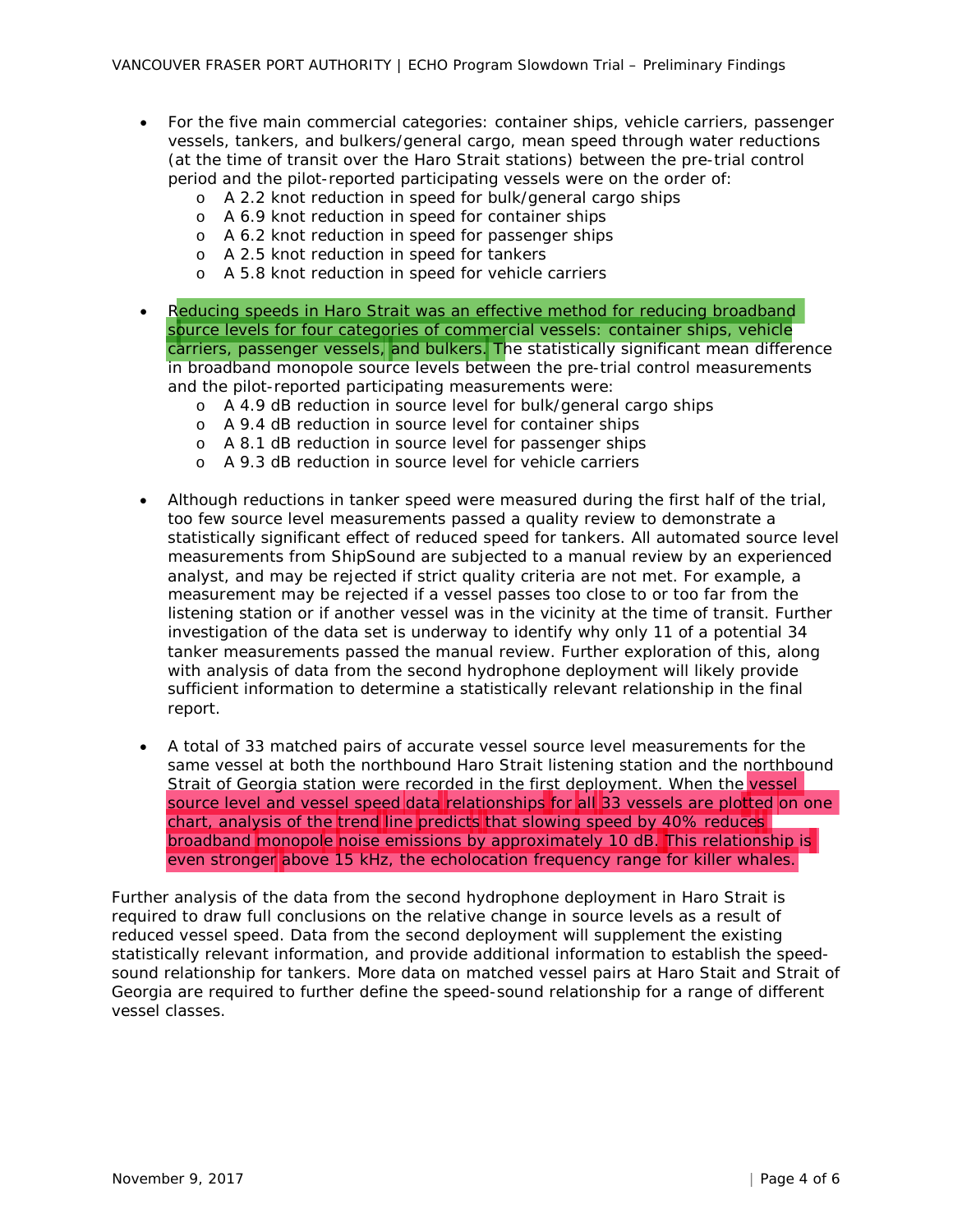### **Task 2. Analyzing relative change in ambient noise**

Received ambient noise data at the Lime Kiln hydrophone has been analyzed for the trial time period (August 7 - October 6, 2017), as well as for two representative pre-trial (or control) months. The selected pre-trial control months include August 14 -September 14, 2016 and July 9- August 7, 2017, selected based on similar sound-speed profiles (which vary between summer and winter months), and similar weather and vessel traffic conditions. Preliminary results of Tasks 2a. and 2b are summarized below.

### *\* Note that results from Task 2c. fine-scale analysis may modify final conclusions\**

- Comparison of all (unfiltered) ambient noise data for pre-trial control vs. trial months indicated a median, or 50<sup>th</sup> percentile (L50), reduction in total monthly broadband (10 Hz-100 kHz) received sound pressure level (SPL) of 1.1 dB re 1 µPa at the Lime Kiln hydrophone during the trial period.
	- The data was filtered to include only times when a vessel was within confident acoustic detection range (6 km) of the Lime Kiln hydrophone, and to remove elevated wind ( $>5$  m/s) and tidal current ( $>35$  cm/s) effects. For this filtered data, the median (L50) reduction in broadband received sound pressure level for the trial period, compared to the pre-trial control period was 2.5 dB re 1 µPa.
	- A noise reduction of 2.5 dB is roughly equivalent to a 44% reduction in sound intensity, and a reduction of 1.1 dB is roughly equivalent to a 12% reduction in sound intensity.
	- For the filtered data, the greatest reduction in received sound pressure levels at Lime Kiln during the trial period was concentrated in the first two decade frequency bands (< 1000 Hz). This is due to the concentration of ship noise in those bands, as well as the fact that higher frequency noise from vessels attenuates more quickly.
	- For the filtered data, in periods of higher total noise levels (above 110 dB re 1  $\mu$ Pa), a decrease was noted during the trial relative to pre-trial received sound pressure level, due to the reduced noise emissions of slower vessels.
	- For the filtered data, in periods of lower total noise levels (below 105 dB re 1  $\mu$ Pa), the trial caused an increase in total received sound pressure levels when compared to the pre-trial control, due to the longer duration of vessel-generated noise.

Further fine-scale analysis is required to draw full conclusions on the relative change in ambient noise levels as a result of reduced vessel speed. In order to better understand how other factors may be influencing received levels at the Lime Kiln hydrophone a fine-scale mulitvariate analysis (Task 2c.) of additional factors will be undertaken including: vessel participation rates and composition by vessel class, proximity of vessels to the Lime Kiln hydrophone, and presence of small vessel traffic.

#### **Task 3. Analyzing relative change in SRKW behavioural response**

The summer of 2017 was a unique year for SRKW presence. The SRKW would typically be present in the waters near Lime Kiln frequently over the summer months. For example, 45 days of SRKW presence were visually recorded between June and early October, 2016 from Lime Kiln, whereas over the same time period in 2017, the SRKW were observed on only 13